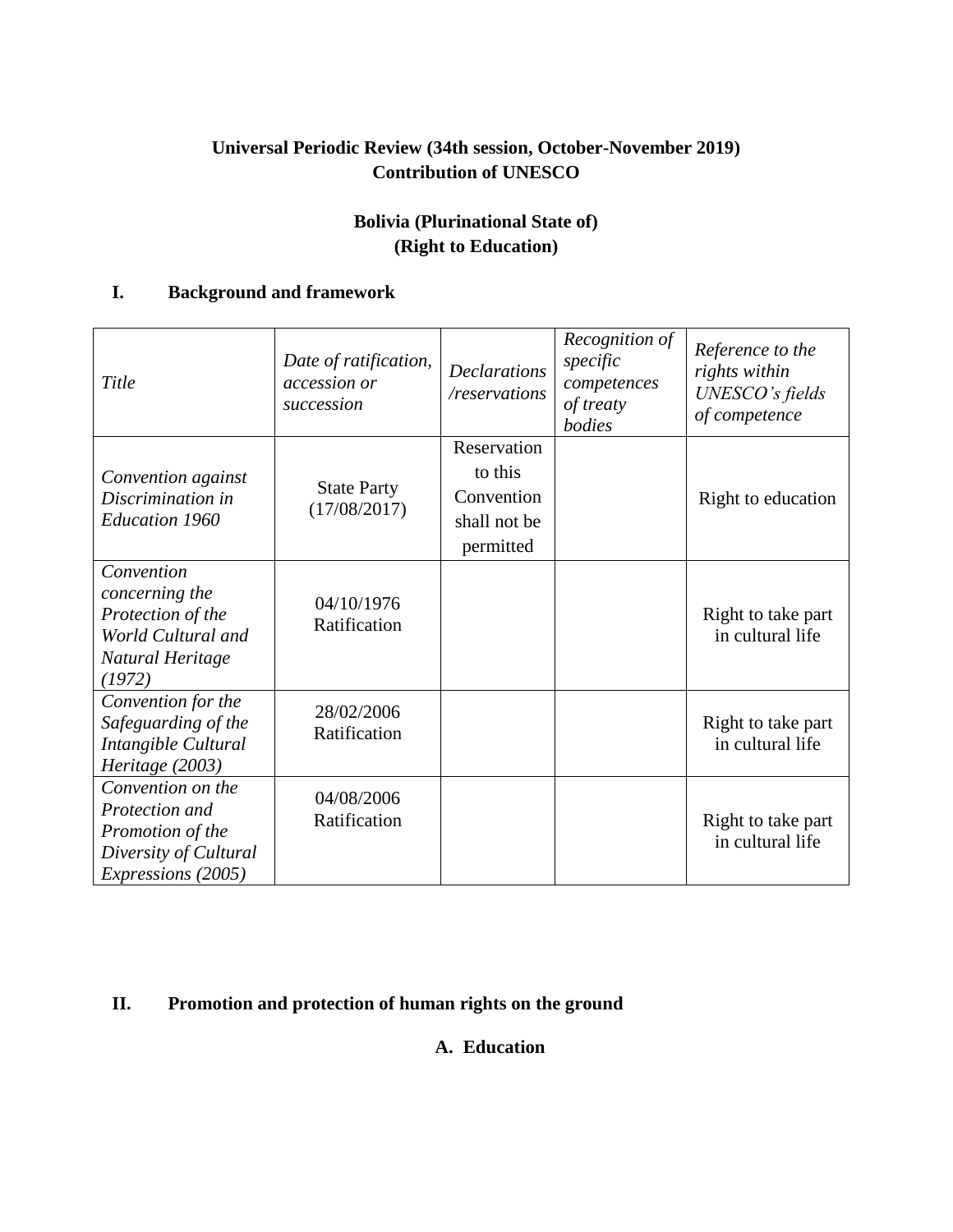1. The **Constitution of 2009 of Bolivia**<sup>1</sup> enshrines the right to education in **Article 17**. **Article 14** of the Constitution provides that no one should be discriminated against on grounds of sex, color, age, sexual orientation, culture, nationality, citizenship, language, religion, etc. According to **Article 77**, education constitutes a supreme function and first financing responsibility of the State, which has the obligation to promote, guarantee and manage it. **Article 78** grants that education is multilingual and the State shall provide technical and vocational education. **Article 79** provides for human rights education and **Article 81** states that state education is compulsory until the end of secondary level. The Constitution stipulates that people with disabilities should be granted the same rights with regard to education (**Articles 70 and 71**), notably by establishing special curriculum (**Article 85**). In addition, the State shall with priority support students with less economic opportunities to have access to the different levels of the education system through feeding programmes, clothes, transport, school material, etc. (**Article 82**). Moreover, *Title II, Chapter VI,* Section II is dedicated to Education and Higher education and regulates public and private universities (Articles 91 to 97).

2. The **Education Law n° 070 of 2010** provides that everyone has the right to education in a universal, productive, free, integral and intercultural way, without discrimination (**Article 1.1**) 2 . **Article 1.8** makes public education free and compulsory until obtaining the diploma of secondary education. The **Education Law n° 070 of 2010** focuses on 'decolonizing' education, and states that education is intracultural, intercultural and multilingual in the entire system (**Article 1.5 – 1.6**).<sup>3</sup> **Article 7** specifies the policy as to multilingual instruction, with education initiated in the mother tongue or Spanish depending on the predominant community, and promotes the teaching of a foreign language.

## **B. Freedom of opinion and expression**

## Constitutional and Legislative Framework:

3. The Plurinational Constitution of the State of Bolivia, enacted in 2009, guarantees freedom of expression (Article 106, paragraph II), opinion and information as well as the right to freely broadcast ideas by any medium, without prior censorship. <sup>4</sup>

4. The Bolivian Penal Code adopted in 2003 establishes under Articles 309, 310 and 311 sanctions for the offenses of defamation, and under article 246, punishment for the use of personal

l <sup>1</sup> The Constitution of Bolivia, 2009[. https://www.constituteproject.org/constitution/Bolivia\\_2009.pdf](https://www.constituteproject.org/constitution/Bolivia_2009.pdf)

<sup>&</sup>lt;sup>2</sup> Unofficial translation of Education Law no. 070 of 2010. [http://uil.unesco.org/i/doc/lifelong-learning/policies/bolivia-education](http://uil.unesco.org/i/doc/lifelong-learning/policies/bolivia-education-law-avelino-sin-ani-elizardo-perez.pdf)[law-avelino-sin-ani-elizardo-perez.pdf](http://uil.unesco.org/i/doc/lifelong-learning/policies/bolivia-education-law-avelino-sin-ani-elizardo-perez.pdf)

<sup>3</sup> Ibid.

<sup>4</sup> UNESCO MDIs, https://unesdoc.unesco.org/ark:/48223/pf0000246906 (p. 21)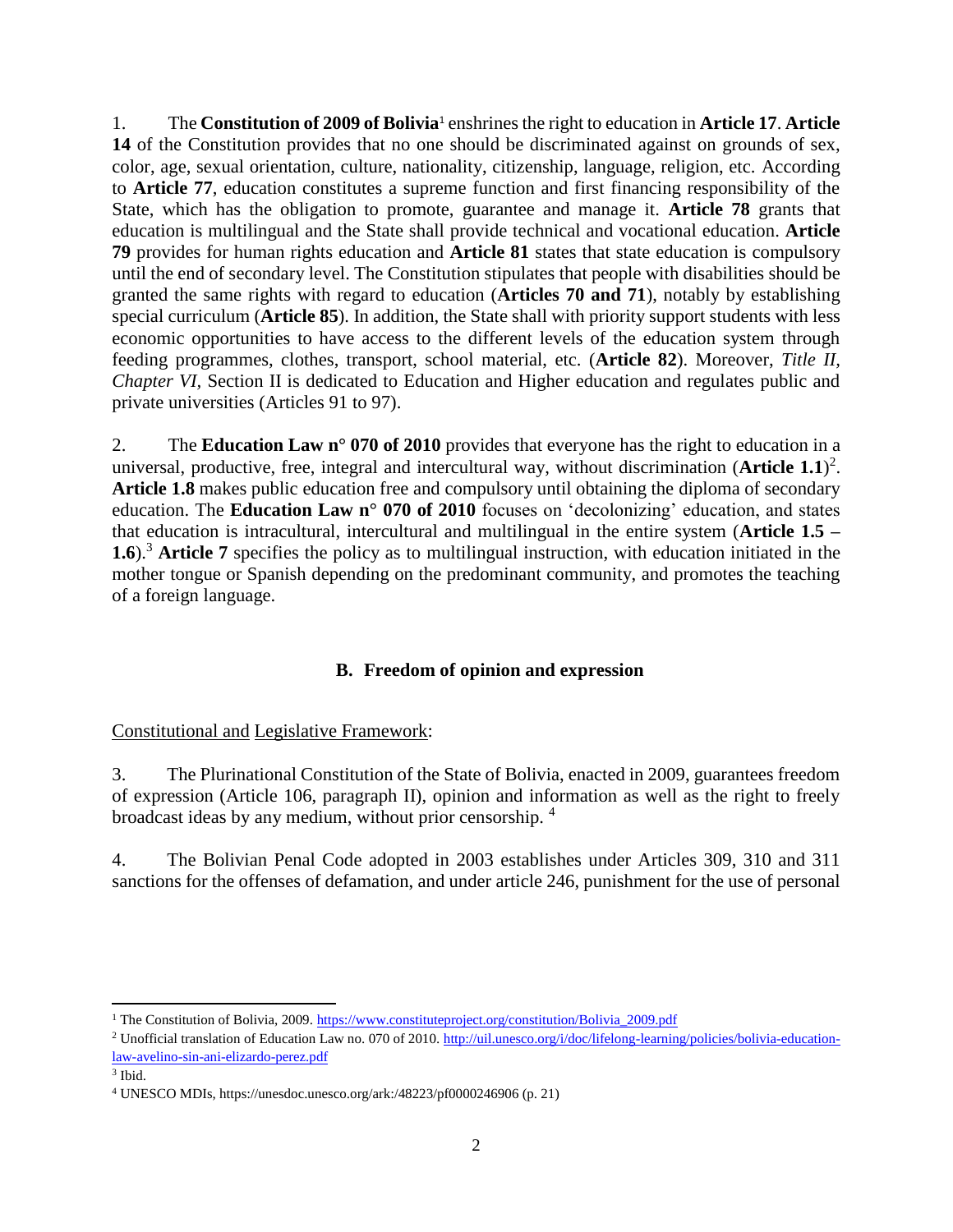data or confidential information of others "in order to affect the image and dignity of the victim." 5 6

5. The Constitution in Article 106 provides that the state "guarantees the right to communication and the right to information". Further, Article 21, subsection 6, guarantees Bolivian citizens the right "to access information".

6. Nevertheless, Bolivia has no specific law guaranteeing access to public information.

### Implementation of legislation:

7. The Law on Telecomunication, Technology and ICT and Communication<sup>7</sup> establishes the Telecommunication and Transportation Regulation and Supervision Authority (ATT), which regulates the broadcasting sector. The Authority operates under the auspices of the Ministry of Public Works, Services and Housing. <sup>8</sup>

### Safety of Journalists:

8. Since 2008, UNESCO has condemned the killing of one journalist in Bolivia. The case has been resolved.

### **III. Review and specific recommendations**

### **A. Education**

9. During the last UPR cycle, Bolivia received recommendations to improve educational infrastructure, combat discrimination in education and ensure that girls, children with disabilities, indigenous peoples, Afro-Bolivians and other disadvantaged communities and groups are able to exercise fully their right to education.

Policy framework

 The Ministry of Education issues every year specific resolutions for each subsystem with the aim of "regulating the procedures of the organization and implementation of educational and school management".<sup>9</sup>

 $\overline{\phantom{a}}$ <sup>5</sup> [http://senado.gob.bo/sites/default/files/LEY%201005%20C%C3%B3digo%20del%20Sistema%20Penal%2014-12-](http://senado.gob.bo/sites/default/files/LEY%201005%20C%C3%B3digo%20del%20Sistema%20Penal%2014-12-17%20PL%20122-17-18.pdf) [17%20PL%20122-17-18.pdf](http://senado.gob.bo/sites/default/files/LEY%201005%20C%C3%B3digo%20del%20Sistema%20Penal%2014-12-17%20PL%20122-17-18.pdf)

<sup>6</sup> [https://knightcenter.utexas.edu/blog/00-19174-bolivian-journalists-declare-emergency-regarding-parts-new-penal-code](https://knightcenter.utexas.edu/blog/00-19174-bolivian-journalists-declare-emergency-regarding-parts-new-penal-code-criminalize-defa)[criminalize-defa](https://knightcenter.utexas.edu/blog/00-19174-bolivian-journalists-declare-emergency-regarding-parts-new-penal-code-criminalize-defa)

<sup>7</sup>[https://att.gob.bo/sites/default/files/archivospdf/Ley%20164%20%20Ley%20General%20de%20Telecomunicaciones%2C%20T](https://att.gob.bo/sites/default/files/archivospdf/Ley%20164%20%20Ley%20General%20de%20Telecomunicaciones%2C%20Tecnlolog%C3%ADas%20de%20Informaci%C3%B3n%20y%20Comunicaci%C3%B3n.pdf) [ecnlolog%C3%ADas%20de%20Informaci%C3%B3n%20y%20Comunicaci%C3%B3n.pdf](https://att.gob.bo/sites/default/files/archivospdf/Ley%20164%20%20Ley%20General%20de%20Telecomunicaciones%2C%20Tecnlolog%C3%ADas%20de%20Informaci%C3%B3n%20y%20Comunicaci%C3%B3n.pdf)

<sup>8</sup> UNESCO MDIs,<https://unesdoc.unesco.org/ark:/48223/pf0000246906> (p. 27)

<sup>9</sup> Ibid,p. 3.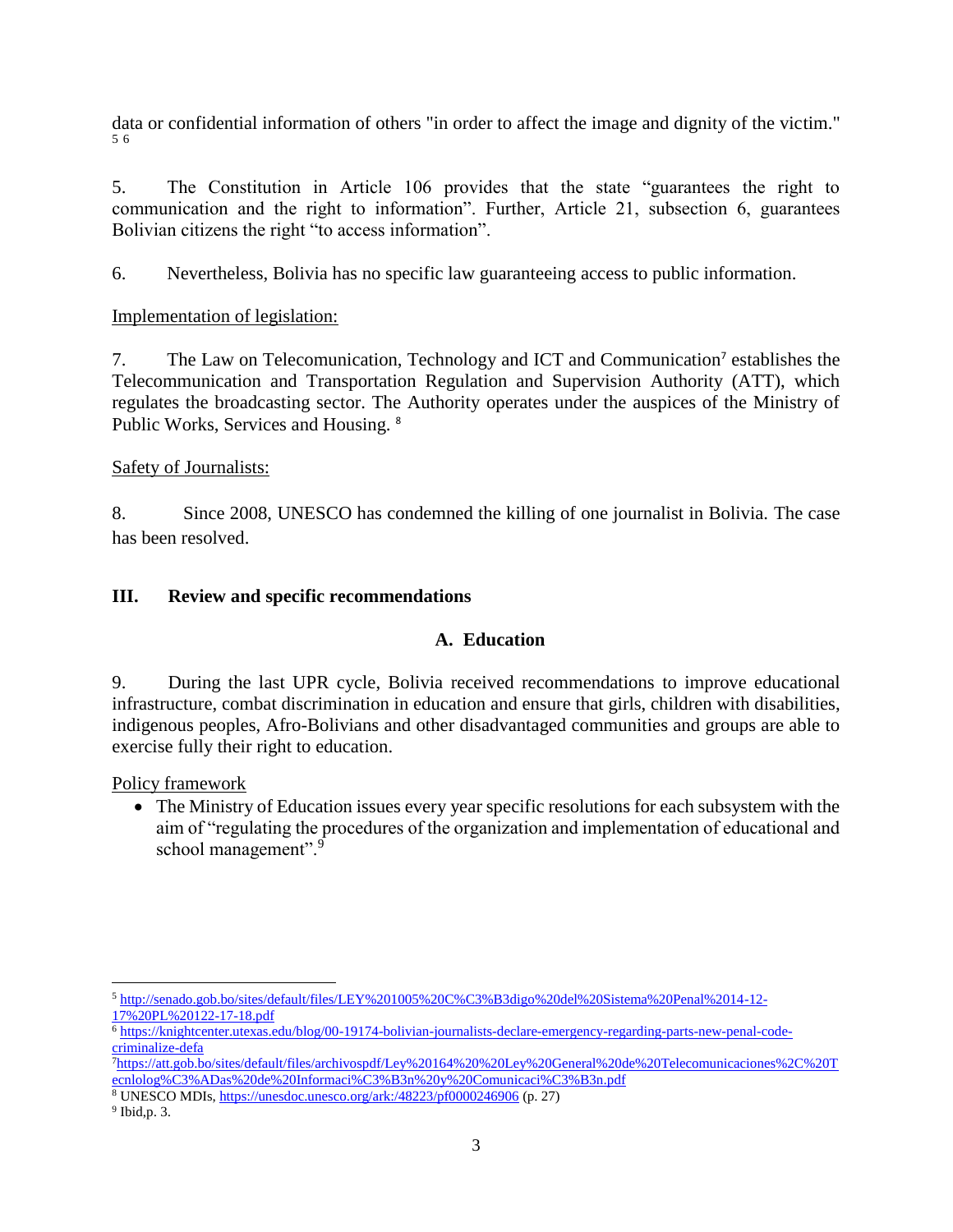#### Funding

• In 2014 government education expenditure as percentage of GDP was 7.1%, education share of total government expenditure 16.8%.<sup>10</sup>

#### Access to education

- The Bolivian education system provides 2 years of compulsory and free pre-primary education and 12 years of compulsory and free primary and secondary education.<sup>11</sup>
- There is a gross enrolment rate of 99% at primary level (2017), although completion rates do fall throughout the system, with 96% completing primary, 92% completing lower secondary and 80% completing upper secondary  $(2013)$ . <sup>12</sup>
- Bolivia's achievements in fulfilling child and adolescent rights to education are significant, but exclusion is also evident as a result of uneven progress: 4 out of 10 children of preschool age are not enrolled, one in ten primary schoolchildren do not transition to secondary school, and 4% of children drop out before completing their schooling.<sup>13</sup>
- Children in remote rural areas often drop out of school due to difficulties with access. In 2012, 18% of adolescents between 12 and 17 years of age living in rural areas dropped out, compared to 8% in urban areas. $14$

#### Quality education

 Quality education is critical to ensure adequate learning outcomes and it is particularly important to measure the results of the education reform and implementation of the new intra, intercultural and plurilingual education model (EIIP). Currently, Bolivia does not have any strong method to measure quality of education.<sup>15</sup>

#### School dropout

• School dropout rates can be high, often due to children's engagement in economic activities (mainly affecting boys) – in 2008, 28% of Bolivian population between 5 and 17 years were involved in economic activities.<sup>16</sup>

#### **Literacy**

• Literacy rate of adults was 92% in 2015, with 77% of illiterates being female.<sup>17</sup>

### Disabilities

[http://files.unicef.org/transparency/documents/Final%20PSN%20Bolivia\\_100517.pdf](http://files.unicef.org/transparency/documents/Final%20PSN%20Bolivia_100517.pdf) <sup>16</sup> UNICEF Bolivia: Country programme strategy notes for 2018-2022, 2017, p. 26. [http://files.unicef.org/transparency/documents/Final%20PSN%20Bolivia\\_100517.pdf](http://files.unicef.org/transparency/documents/Final%20PSN%20Bolivia_100517.pdf)

l <sup>10</sup> Global Education Monitoring Report, 2019, p. 285[. https://unesdoc.unesco.org/ark:/48223/pf0000265866](https://unesdoc.unesco.org/ark:/48223/pf0000265866)

<sup>11</sup> Ibid, p. 284.

<sup>12</sup> Ibid, p. 294.

<sup>&</sup>lt;sup>13</sup> Unicef Country Report 2015, Bolivia, p. 29[. https://www.unicef.org/about/annualreport/files/Bolivia\\_2015\\_COAR.pdf](https://www.unicef.org/about/annualreport/files/Bolivia_2015_COAR.pdf) <sup>14</sup> Ibid, p. 25.

<sup>15</sup> UNICEF Bolivia: Country programme strategy notes for 2018-2022, 2017, p. 26.

<sup>&</sup>lt;sup>17</sup> Global Education Monitoring Report 2019, p. 311.<http://unesdoc.unesco.org/images/0026/002658/265866E.pdf>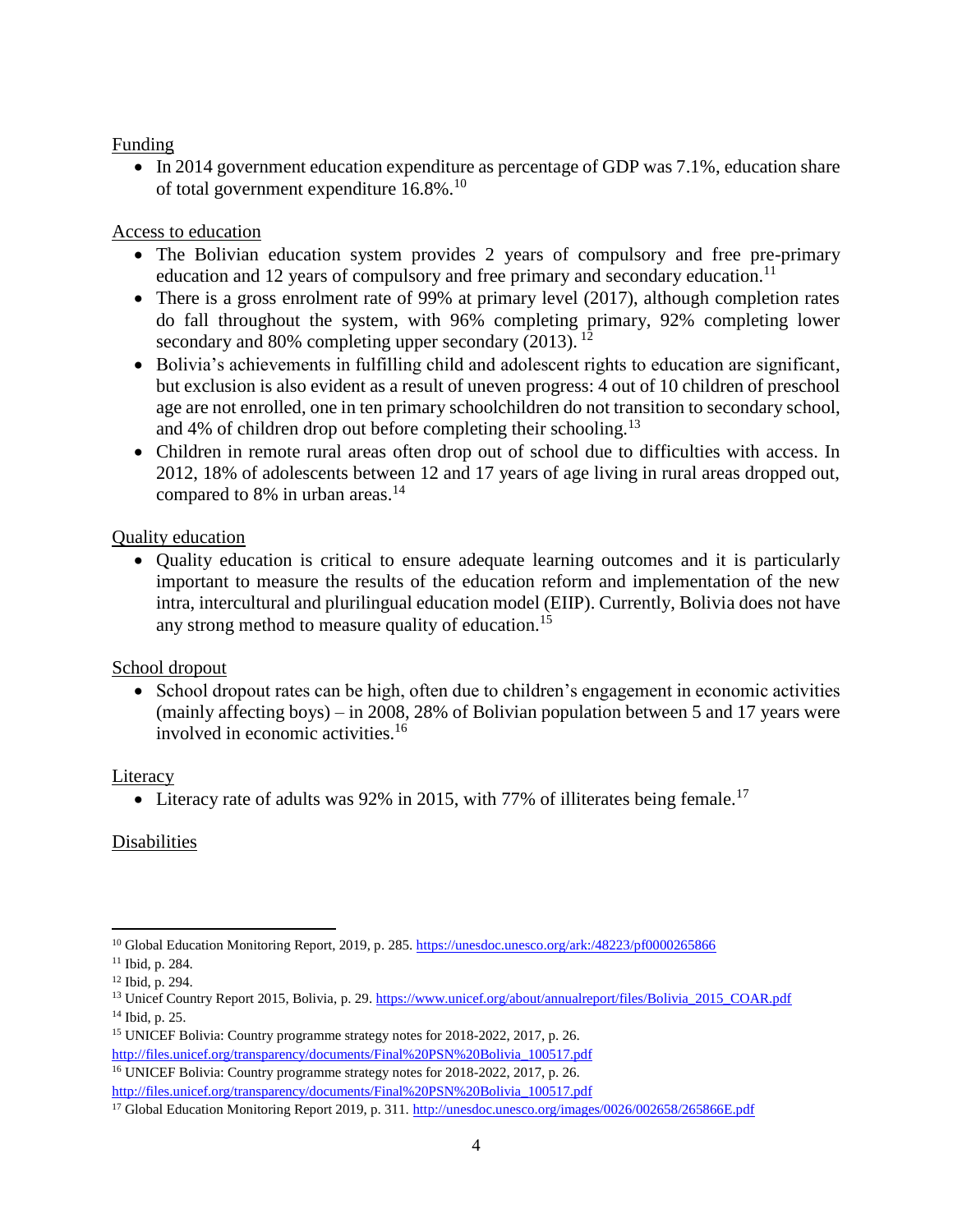• Children with disabilities have lower levels of school enrolment and high dropout rates. Most of those who are enrolled are in special, segregated schools.<sup>18</sup>

### National minorities

- **Law n° 045 against Racism and any Form of Discrimination of 2010**<sup>19</sup> states that the State shall promote the implementation of institutional policies of prevention and fight against racism and discrimination in universities, public and private institutes and in the national education system at preschool, primary and secondary levels. The State shall also promote human rights education in formal and non-formal education curriculum in order to promote respect of diversity.
- Bolivia "has the highest share of indigenous peoples in the Americas, with 42 per cent of the country's 10 million population forming more than 37 indigenous nations."<sup>20</sup>
- To ensure that the right to education of minorities is protected, the State of Bolivia has developed regionalized curricula, the publication of alphabets and school booklets in indigenous languages, the establishment of indigenous universities, scholarships and educational material for indigenous peoples and the establishment of the Plurinational Institute for the Study of Languages and Cultures. <sup>21</sup>
- Respecting diversity, the **2010 Education Law** was developed in conjunction with social organizations, mainly with indigenous and aboriginal farming peoples, intercultural communities and Afro-Bolivian people to aim for an education system that is intracultural, intercultural and multilingual.<sup>22</sup>
- It has been noted that indigenous peoples face two large challenges in their access to education: insufficient access to education facilities, and exclusion of their culture and traditions from formal education curricula. Although legislation reinforces bilingual and intercultural education, its implementation remains weak. Access to formal education for indigenous peoples and communities is severely restricted, particularly in rural areas. Illiteracy rate remains high for the indigenous population, especially for indigenous women in rural areas. $23$

 $\overline{\phantom{a}}$ 

<sup>18</sup> Concluding Observations of the CRPD, 2016, para 55.

[https://tbinternet.ohchr.org/\\_layouts/treatybodyexternal/Download.aspx?symbolno=CRPD/C/BOL/CO/1&Lang=En](https://tbinternet.ohchr.org/_layouts/treatybodyexternal/Download.aspx?symbolno=CRPD/C/BOL/CO/1&Lang=En) <sup>19</sup> Unofficial Translation of Law no. 045 of 2010.<https://www.acnur.org/fileadmin/Documentos/BDL/2014/9502.pdf>

<sup>&</sup>lt;sup>20</sup> UNICEF Bolivia: Country programme strategy notes for 2018-2022, 2017, p. 3.

[http://files.unicef.org/transparency/documents/Final%20PSN%20Bolivia\\_100517.pdf](http://files.unicef.org/transparency/documents/Final%20PSN%20Bolivia_100517.pdf)

<sup>&</sup>lt;sup>21</sup> Bolivia Report submitted for the Ninth Consultation on the implementation of the Convention and Recommendation against Discrimination in Education, 2016, p. 10. [http://www.unesco.org/education/edurights/media/resources/file/Reporte\\_-](http://www.unesco.org/education/edurights/media/resources/file/Reporte_-_Convenci__n_relativa_a_la_lucha_contra_las_discriminaciones_en_la_esfera_de_la_ense__anza-1960.pdf)

[\\_Convenci\\_\\_n\\_relativa\\_a\\_la\\_lucha\\_contra\\_las\\_discriminaciones\\_en\\_la\\_esfera\\_de\\_la\\_ense\\_\\_anza-1960.pdf](http://www.unesco.org/education/edurights/media/resources/file/Reporte_-_Convenci__n_relativa_a_la_lucha_contra_las_discriminaciones_en_la_esfera_de_la_ense__anza-1960.pdf) <sup>22</sup> Ibid, p. 10.

 $^{23}$  Report of the Special Rapporteur on contemporary forms of racism, racial discrimination, xenophobia and related intolerance, 2013, p. 9[. https://documents-ddsny.un.org/doc/UNDOC/GEN/G13/133/17/PDF/G1313317.pdf?OpenElement](https://documents-ddsny.un.org/doc/UNDOC/GEN/G13/133/17/PDF/G1313317.pdf?OpenElement)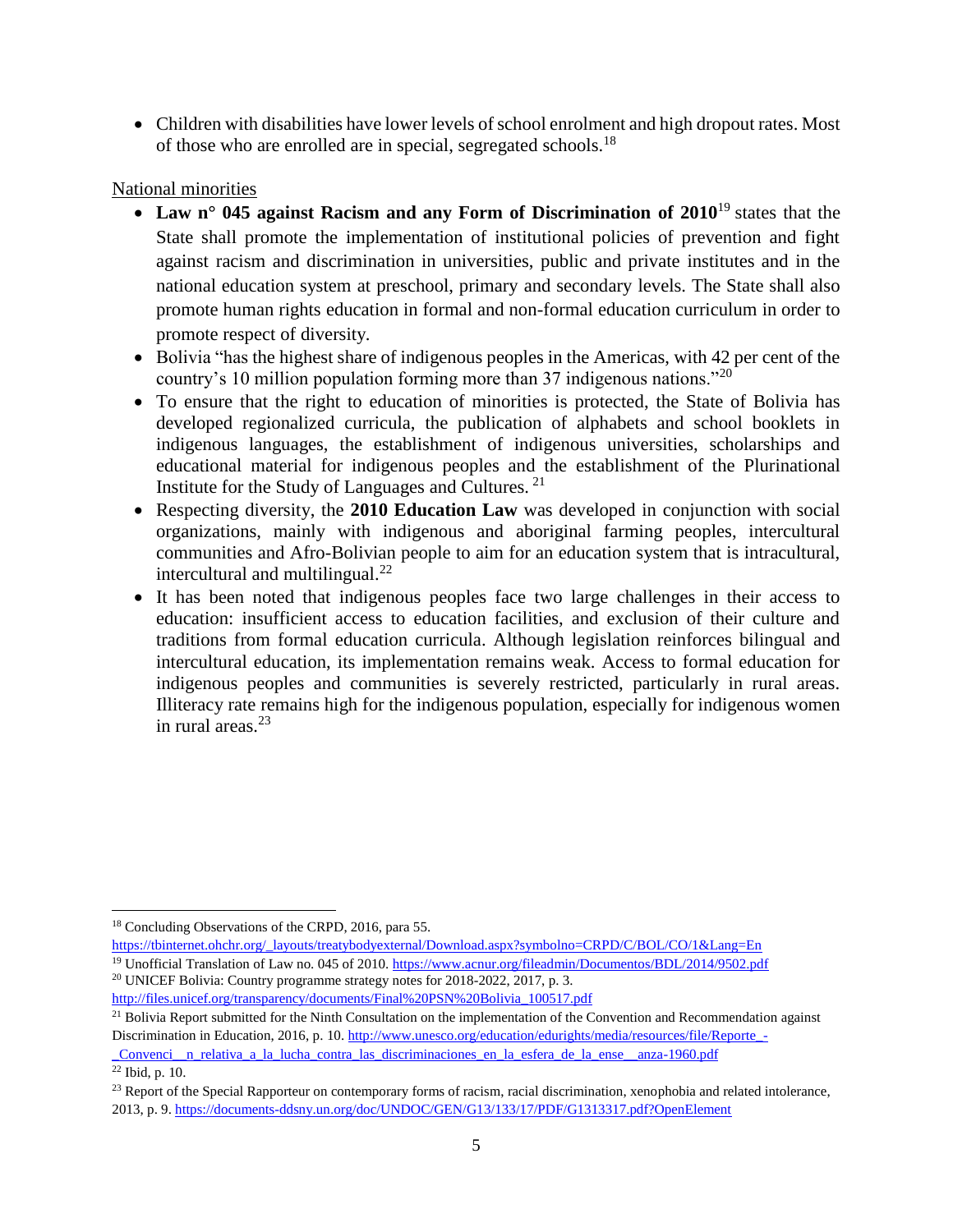Gender

- The gender gap in Bolivian education has decreased substantially since 2001. In 2012, enrolment rates were practically identical in the aggregate of all levels of general education: 81.8% for women and 82.2% for men.<sup>24</sup>
- There are still concerns surrounding the high prevalence of gender-based violence and elevated rates of teenage pregnancy (18 per cent on average) which can hinder completion of education. Gender inequality in society means that even with similar levels of education, men earn 47% more than women for the same work. <sup>25</sup>

#### **Specific recommendations:**

10. Bolivia should be encouraged to:

- 1. Consider ways to reduce child labour and incentivize children to stay in school whether it be through offering alternative forms of secondary education, improving the quality of education to increase the chance of better jobs in the future, or other means.
- 2. Ensure further access to education for persons with disabilities, women and children, members of indigenous communities and those living in remote, rural areas.
- 3. Improve further the quality of education offered to indigenous groups and communities, Afro-Bolivians and other disadvantaged groups and continue to develop a culturally responsive educational environment.
- 4. Develop educational monitoring systems to measure learning outcomes and the effect of policy reform on the quality of education.
- 5. Develop initiatives that reduce instances of adolescent pregnancies and gender-based violence, including by increasing access to comprehensive sexuality education and adequate sexual and reproductive health services.
- 6. Submit regularly comprehensive national reports for the periodic consultations on UNESCO's education-related standard-setting instruments, and notably on the Convention against Discrimination in Education.
- 7. Share with UNESCO any relevant information to update its country profile on UNESCO's Observatory on the Right to Education.<sup>26</sup>

## **B. Freedom of opinion and expression**

11. The Government is encouraged to introduce freedom of information legislation.

12. The Government is recommended to decriminalize defamation and place it within the civil code that is in accordance with international standards.

 $\overline{\phantom{a}}$ <sup>24</sup> Bolivia Report submitted for the Ninth Consultation on the implementation of the Convention and Recommendation against Discrimination in Education, 2016, p. 1. [http://www.unesco.org/education/edurights/media/resources/file/Reporte\\_-](http://www.unesco.org/education/edurights/media/resources/file/Reporte_-_Convenci__n_relativa_a_la_lucha_contra_las_discriminaciones_en_la_esfera_de_la_ense__anza-1960.pdf) [\\_Convenci\\_\\_n\\_relativa\\_a\\_la\\_lucha\\_contra\\_las\\_discriminaciones\\_en\\_la\\_esfera\\_de\\_la\\_ense\\_\\_anza-1960.pdf](http://www.unesco.org/education/edurights/media/resources/file/Reporte_-_Convenci__n_relativa_a_la_lucha_contra_las_discriminaciones_en_la_esfera_de_la_ense__anza-1960.pdf)

<sup>25</sup> UNICEF Bolivia: Country programme strategy notes for 2018-2022, 2017, p. 3.

[http://files.unicef.org/transparency/documents/Final%20PSN%20Bolivia\\_100517.pdf](http://files.unicef.org/transparency/documents/Final%20PSN%20Bolivia_100517.pdf)

<sup>26</sup> <http://www.unesco.org/education/edurights/index.php?action=home&lng=en>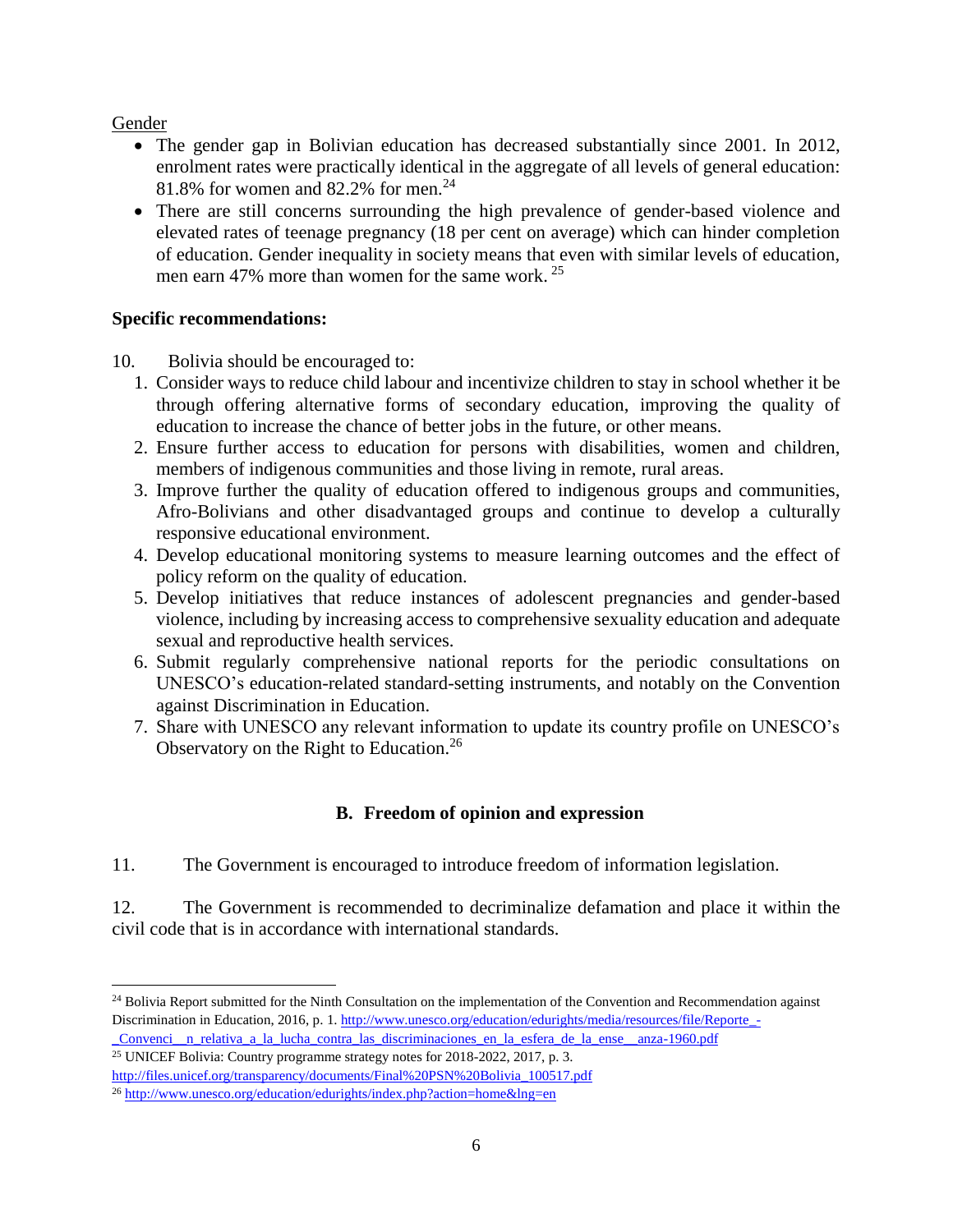13. The Government is encouraged to strengthen independence of the Telecommunication and Transportation Regulation and Supervision Authority.

14. The Government is encouraged to continue to investigate any future cases of killed journalists, and continue to voluntarily report on the status of judicial follow-up to UNESCO. The Government may wish to consider taking advantage of the UN Plan of Action on the Safety of Journalists and the Issue of Impunity as a means to strengthen protection of journalists.

#### **C. Cultural rights**

15. As a State Party to the Convention the Convention concerning the Protection of the World Cultural and Natural Heritage  $(1972)^{27}$ , the Convention for the Safeguarding of the Intangible Cultural Heritage  $(2003)^{28}$  and the Convention on the Protection and Promotion of the Diversity of Cultural Expressions  $(2005)^{29}$ , Bolivia is encouraged to fully implement the relevant provisions that promote access to and participation in cultural heritage and creative expressions and, as such, are conducive to implementing the right to take part in cultural life as defined in article 27 of the Universal Declaration of Human Rights and article 15 of the International Covenant on Economic, Social and Cultural Rights. In doing so, Bolivia is encouraged to give due consideration to the participation of communities, practitioners, cultural actors and NGOs from the civil society as well as vulnerable groups (minorities, indigenous peoples, migrants, refugees, young peoples and peoples with disabilities), and to ensure that equal opportunities are given to women and girls to address gender disparities.

### **D. Freedom of scientific research and the right to benefit from scientific progress and its applications**

16. **Bolivia** submitted its National Report on the implementation of the Recommendation on the Status of Scientific Researchers (1974) for the Second Consultation covering the period from 2013 to 2016 (http://unesdoc.unesco.org/images/0025/002592/259256e.pdf). **Bolivia** reported that the guiding principles of the 1974 Recommendation, including the principles of respect for autonomy, freedom of research, non-discrimination, and respect for the human rights of researchers, are guaranteed by the Constitution of Bolivia (Plurinational State of). Furthermore, Bolivia reported that the scientific researchers' right to disseminate the results of research is guaranteed to all Bolivian researchers who have the possibility to register their publications for free through local institutions such as the Intellectual Property Service – SENAPI (supported by Law). Furthermore, Bolivia indicated that through the Bolivian Information System Programme, Bolivian scientists have free access to a broad range of full text and bibliographic databases designed for research. Bolivia indicated that scientific research, technological advancement and

 $\overline{\phantom{a}}$ 

<sup>&</sup>lt;sup>27</sup> Periodic Report available at:<http://whc.unesco.org/archive/2013/whc13-37com-10A-en.pdf>

<sup>&</sup>lt;sup>28</sup> Periodic Report available at:<https://ich.unesco.org/en/state/bolivia-plurinational-state-of-BO?info=periodic-reporting>

<sup>&</sup>lt;sup>29</sup> Periodic Report available at[: https://en.unesco.org/creativity/governance/periodic-reports/2017/bolivia-plurinational-state](https://en.unesco.org/creativity/governance/periodic-reports/2017/bolivia-plurinational-state)